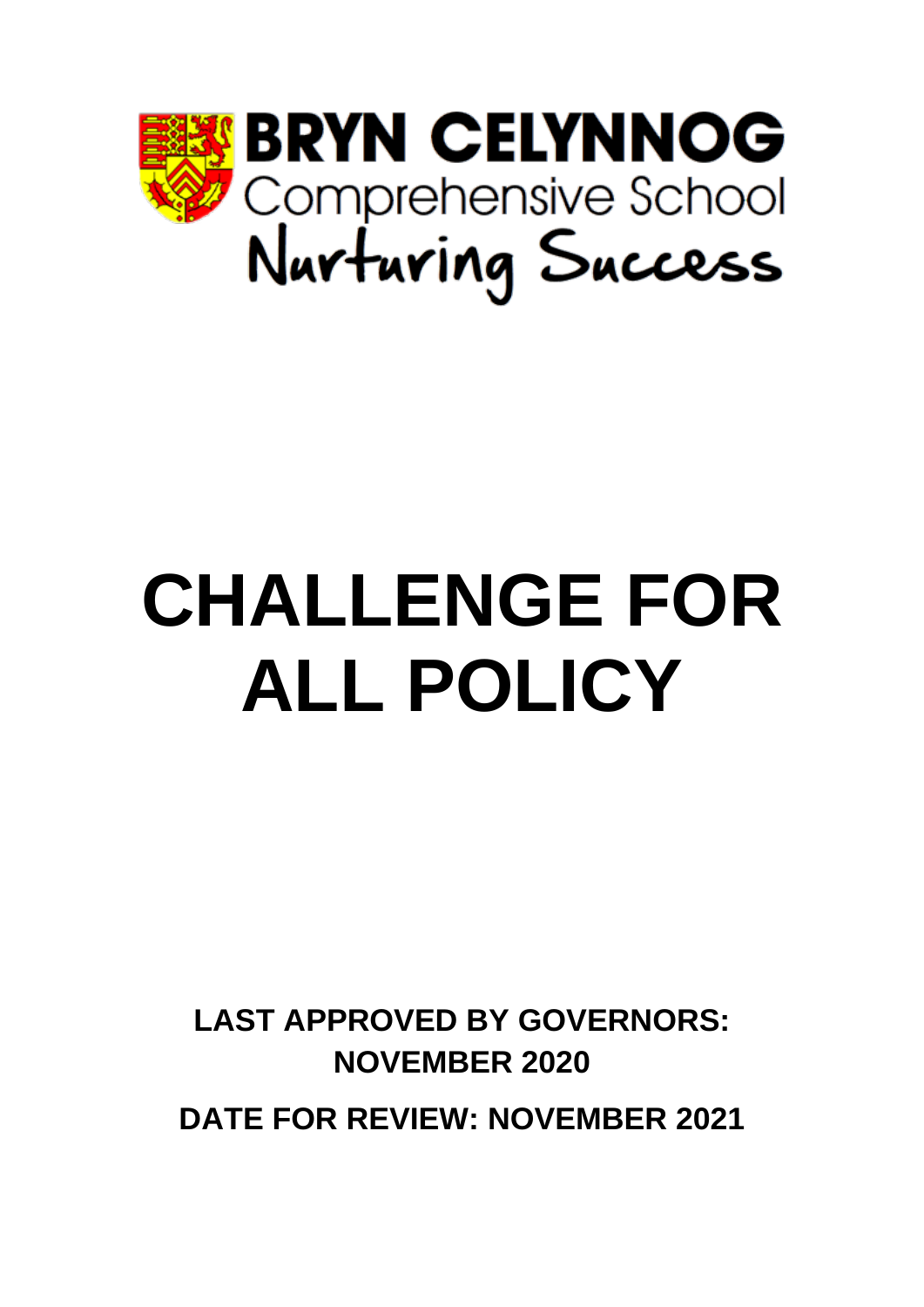# **BRYN CELYNNOG COMPREHENSIVE SCHOOL**

## **CHALLENGE FOR ALL POLICY**

## **PHILOSOPHY**

Recent pedagogy suggests that high aspirations for all students, based upon concepts such as "growth mindsets" (Dweck) is the best way to ensure achievement for all. The power of practice, according to current neuroscience, is of far greater significance than outdated notions that stressed fixed mindsets in terms of fixed "natural" ability. As such, the school policy is to challenge all students to achieve the highest levels that they can. As stated in the Teaching and Learning Policy:

- Students should be challenged in their lessons
- Students and staff should display and seek always to develop a growth mindset, whereby:
	- $\circ$  It is understood that there are no limits to our potential
	- $\circ$  That the concept of "natural ability" is less important than:
		- Having a growth mindset
		- The power of practice
		- The attitude that there are no ceilings to our potential in all areas
- Student outcomes at all levels should be at least in line with, and ideally above, their targets.

#### **PRINCIPLES**

Challenging all students to achieve the very best that they can, through application, high quality teaching and learning, meaningful assessment, all underpinned by a belief in the "power of practice", is the principle of what we do. Labelling students as "more able and talented" is often counter-productive, discouraging application and practice, leading students to "coast" and believe that they do not need to develop a solid work ethic or aspiration (Dweck, Syed *et al*).

Lessons are designed systematically in order to ensure:

- A range of challenging activities designed to push all students
- Development of knowledge, skills, understanding, practical ability, and the like.
- That the best approaches are modelled, in order both to challenge, and guide, students to success
- Lessons meet, and respond to, the identified needs of individual students or groups of students
- Assessment is used to measure progress, to identify areas for further practice, and therefore to ensure further progress (often via "close the gap" approaches).